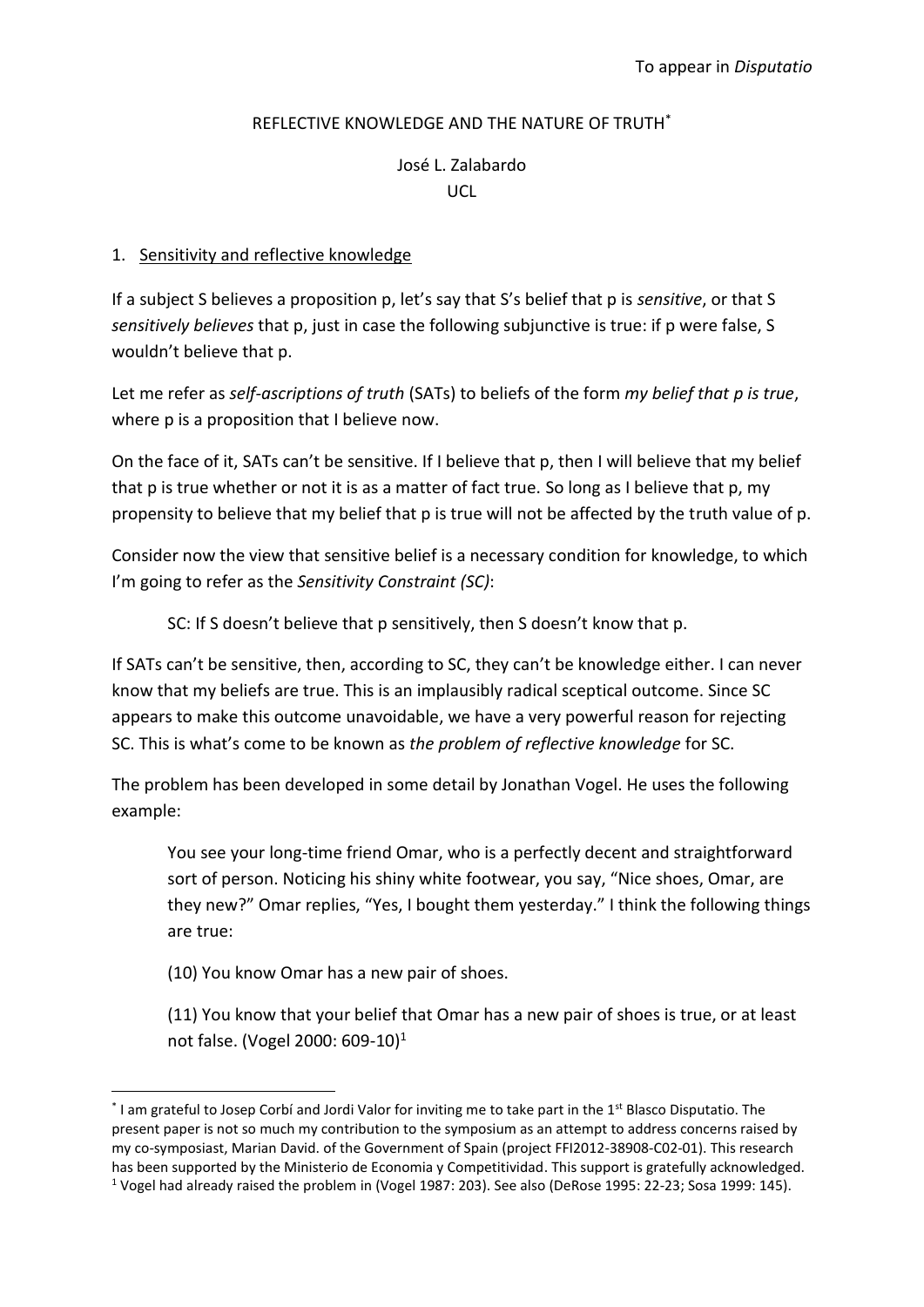Vogel argues that SC is incompatible with (11), since you don't sensitively believe that your belief that Omar has a new pair of shoes is true, or at least not false:

As things actually are, you believe that your belief that Omar has new shoes is not false. What if it were? If somehow your belief that Omar has a new pair of shoes were false, you would still believe that your belief was true, not false. The alternative is hard to fathom. It is difficult to conceive of your not believing that something you believe is true, whenever the matter happens to cross your mind. So, if your belief that Omar has new shoes were false, you would still believe that your belief was true, not false. [\(Vogel 2000: 610\)](#page-17-0)

He spells out the argument using a particular analysis of SATs. If O stands for the proposition that Omar has a new pair of shoes, and  $B(p)$  for the proposition that you believe that p, then, on Vogel's analysis, the proposition 'your belief that Omar has a new pair of shoes is true, or at least not false' has the following structure:

 $^{\sim}$ (B(O) &  $^{\sim}$ O)

I.e. it is the proposition that it's not the case that you believe O but O is false, or that you don't believe O falsely.

Assume that you believe O and  $\sim$ (B(O) &  $\sim$ O). In order for your belief in  $\sim$ (B(O) &  $\sim$ O) to be sensitive, it's got to be the case that in the nearest world W in which  $\sim$ (B(O) &  $\sim$ O) is false you don't believe  $\sim$ (B(O) &  $\sim$ O). But this condition, Vogel argues, cannot be satisfied. In W,  $\sim$ (B(O) &  $\sim$ O) is false, and hence B(O) &  $\sim$ O is true. A fortiori, in W, B(O) is true. But "[i]f you believe O, you believe that you do not falsely believe O" [\(Vogel 2000: 611\)](#page-17-0). Hence, in W, you believe  $\sim$ (B(O) &  $\sim$ O). Therefore your belief that  $\sim$ (B(O) &  $\sim$ O) is not sensitive. It follows that, according to SC, you can't know  $\sim$ (B(O) &  $\sim$ O). Vogel finds this outcome unacceptable and invokes it to justify his rejection of SC.

Joe Salerno has recently attacked Vogel's argument for its reliance on the principle that if you believe that p, then you believe that you don't falsely believe that p. Call this principle *Reflection.* Salerno writes:

[...] it is not obvious that believing p entails the higher-order belief that one is not mistaken in believing p. That implies that small children and other unreflective thinkers have beliefs about their own beliefs. More to the point, no contradiction flows from the assumption that there is a thinker who, for whatever reason, is able to form only first-order beliefs (i.e., beliefs that do not have the concept of belief as part of their content). [\(Salerno 2010: 75\)](#page-17-4)

Vogel does indeed invoke Reflection at a crucial step in his argument, and Salerno's concerns are compelling. However, if we concede to Salerno that believing that p doesn't entail believing that you don't falsely believe that p, the argument still goes through. Bear in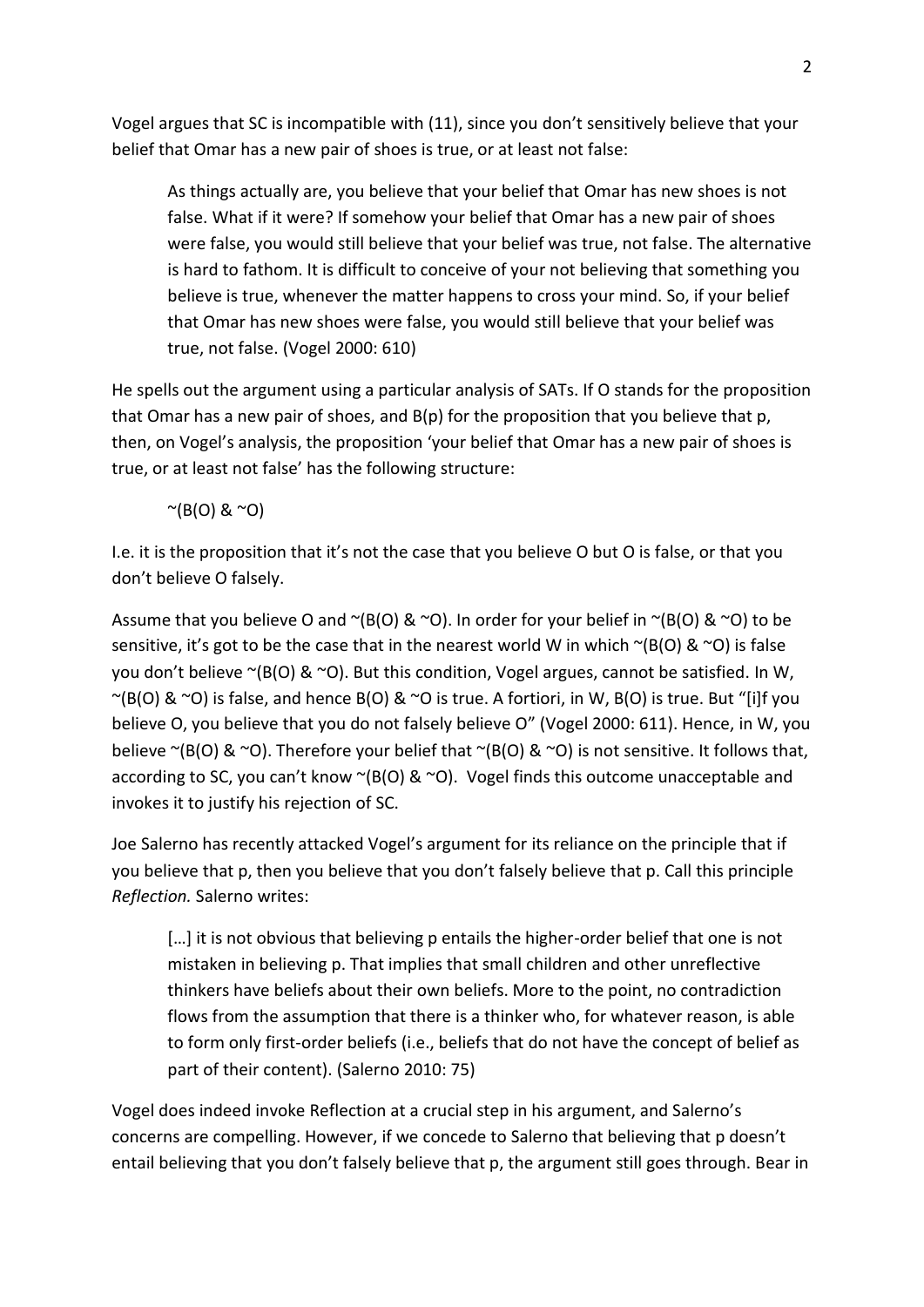mind that we are investigating the epistemic status of your belief  $\sim$ (B(O) &  $\sim$ O). The question that we are asking is: is this belief sensitive? For this we need to consider whether you would have the belief in the nearest world W in which it is false, i.e. in the B(O) &  $\infty$ -Oworld that most resembles the actual world. Vogel uses Reflection in support of his claim that in W you believe  $\sim$ (B(O) &  $\sim$ O). He derives this conclusion from the premise that W is a B(O)-world using Reflection. However, I want to argue that this is an unnecessary detour. We are assuming that in the actual world you believe  $\sim$  (B(O) &  $\sim$  O). It follows that you will also believe  $\sim$ (B(O) &  $\sim$ O) in W unless the changes that need to be made to the actual world to turn it into a B(O) &  $\sim$ O-world would remove your belief that  $\sim$ (B(O) &  $\sim$ O). But there is no reason to think this. Hence we can obtain the conclusion that you believe  $\sim$ (B(O) &  $\sim$ O) in W, and hence that your actual belief that  $\sim$ (B(O) &  $\sim$ O) is not sensitive, without invoking Reflection.<sup>2</sup>

Kelly Becker has shown that Vogel's result depends on his specific construal of SATs—as beliefs of the form that you don't falsely believe that p, rather than of the form that you believe that p truly [\(Becker 2006\)](#page-17-5). Suppose that we analyse the proposition that 'your belief that Omar has a new pair of shoes is true, or at least not false' as having the following structure:

## B(O) & O

1

Assume that you believe that O and that B(O) & O. Is the latter belief sensitive? To answer this question we need to consider whether you would have the belief in the nearest world W in which it is false, i.e. in the nearest  $\sim$ (B(O) & O)-world.

In W, we have that either  $\sim$ B(O) or  $\sim$ O. Let's consider each case in turn. Suppose first that in W ~B(O)—you don't believe that Omar has new shoes. Since you don't believe O in W, it follows that you don't believe  $B(0)$  & O either. Suppose now that in W  $\sim$ O $-$ Omar doesn't have new shoes. Now, since W is a ~O-world and the nearest ~(B(O) & O)-world, it follows that it is also the nearest ~O-world. Hence, *if your belief that O is sensitive*, in W you don't believe that O, and a fortiori you don't believe that B(O) & O either.

This argument doesn't quite show that your belief that B(O) & O is sensitive, but the weaker result it establishes is all we need: if your belief that O is sensitive, then your belief that B(O) & O is also sensitive. Hence SC won't prevent your belief that B(O) & O from attaining the status of knowledge unless it also has the same effect on your belief that O. As far as SC is concerned, you can know that B(O) & O so long as you know that O.

<sup>&</sup>lt;sup>2</sup> Salerno also accuses Vogel of illegitimately invoking Closure in support Reflection [\(Salerno 2010: 75\)](#page-17-4). Salerno is right that Closure lends no support to Reflection, but I can't see that Vogel is trying to use Closure in this way.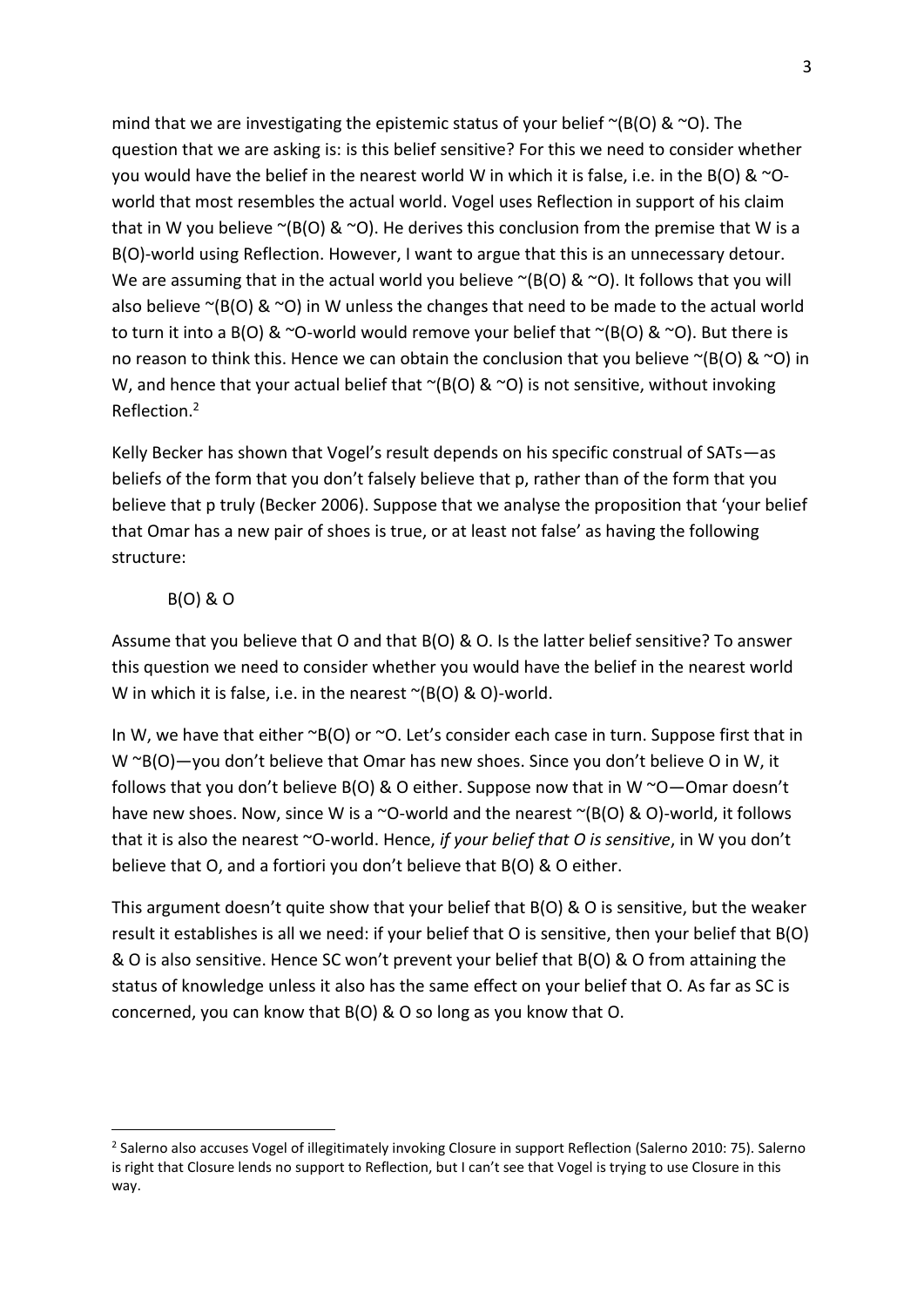#### 2. Hetereogeneity

-

In the preceding section we have seen that the issue of the sensitivity of SATs is highly dependent on how we analyse their content. If, on the one hand, we analyse them as of the form that you don't falsely believe p ( $\sim$ (B(p) &  $\sim$ p)), then they are necessarily insensitive.<sup>3</sup> If, on the other hand, we analyse them as of the form that you believe that p truly (B(p) & p), then they will be sensitive so long as your first-order belief in p is sensitive.

It might seem, then, that advocates of SC could try to deal with the problem of reflective knowledge by taking sides with Becker and against Vogel on the question of the correct analysis of SATs. However, as Guido Melchior has pointed out, the availability of this alternative analysis simply transforms the difficulties faced by SC with respect to reflective knowledge. The new problem is this: the propositions that you believe that p truly and that you don't believe that p falsely are intuitively so similar in content that it is hard to accept that the epistemic status of your belief in one will be radically different from the epistemic status of your belief in the other. And yet, if SC is accepted, this is precisely the situation that we face. Your belief that you don't believe that p falsely cannot be knowledge, whereas, so long as your belief that p is sensitive, SC poses no obstacle to your belief that you believe that p truly also counting as knowledge. Melchior has referred to this as the *Heterogeneity Problem* [\(Melchior 2015\)](#page-17-6). 4

I want to suggest, however, that heterogeneity doesn't sustain a cogent argument against SC. To be sure, we should expect your belief that you believe O truly and your belief that you don't believe O falsely to have the same epistemic status, and SC doesn't deliver on this expectation—*on the analyses of these propositions that we have considered*. If these analyses were correct, heterogeneity would put pressure on SC, but I'm going to argue that both analyses are incorrect.

Let's take a closer look at the relationship between B(p) & p and  $\sim$ (B(p) &  $\sim$ p). Their truth values come apart if you don't believe that p. Then  $B(p)$  & p is false and  $\sim(B(p)$  &  $\sim p)$  is true. But so long as you believe that p, their truth values are guaranteed to coincide. Then we have that B(p) & p is true if and only if  $\sim$ (B(p) &  $\sim$  p) is true if and only if p is true.

This suggests that the spurious difference in meaning that results from these analyses of SATs is produced by their diverging behaviours when the first-order belief doesn't exist when you don't believe that p. So the question we need to ask is: what should happen to a

<sup>&</sup>lt;sup>3</sup> Becker has suggested that  $\sim$ (B(p) &  $\sim$ p) is not even the best analysis of the proposition that your belief that p is not false. He offers  $B(p) \& \sim p$  as an alternative [\(Becker 2006: 82\)](#page-17-5). See also [\(Salerno 2010: 77-79\)](#page-17-4). <sup>4</sup> Melchior adds that the situation generated by SC is made more implausible by the fact that B(p) & p is stronger than  $\sim$ (B(p) &  $\sim$ p), since the former entails the latter but the latter doesn't entail the former: "We want an account of knowledge that allows one to know the weaker propositions d  $[\sim(B(p) \& \sim p)]$  if we know the stronger propositions c [B(p) & p]" [\(Melchior 2015: 483\)](#page-17-6). I'm not sure how much weight this additional consideration should carry. Epistemology is full of cases in which knowing a weaker proposition seems harder than knowing one that's stronger. Take, for example, the proposition that I'm not an envatted brain and the proposition that I have hands.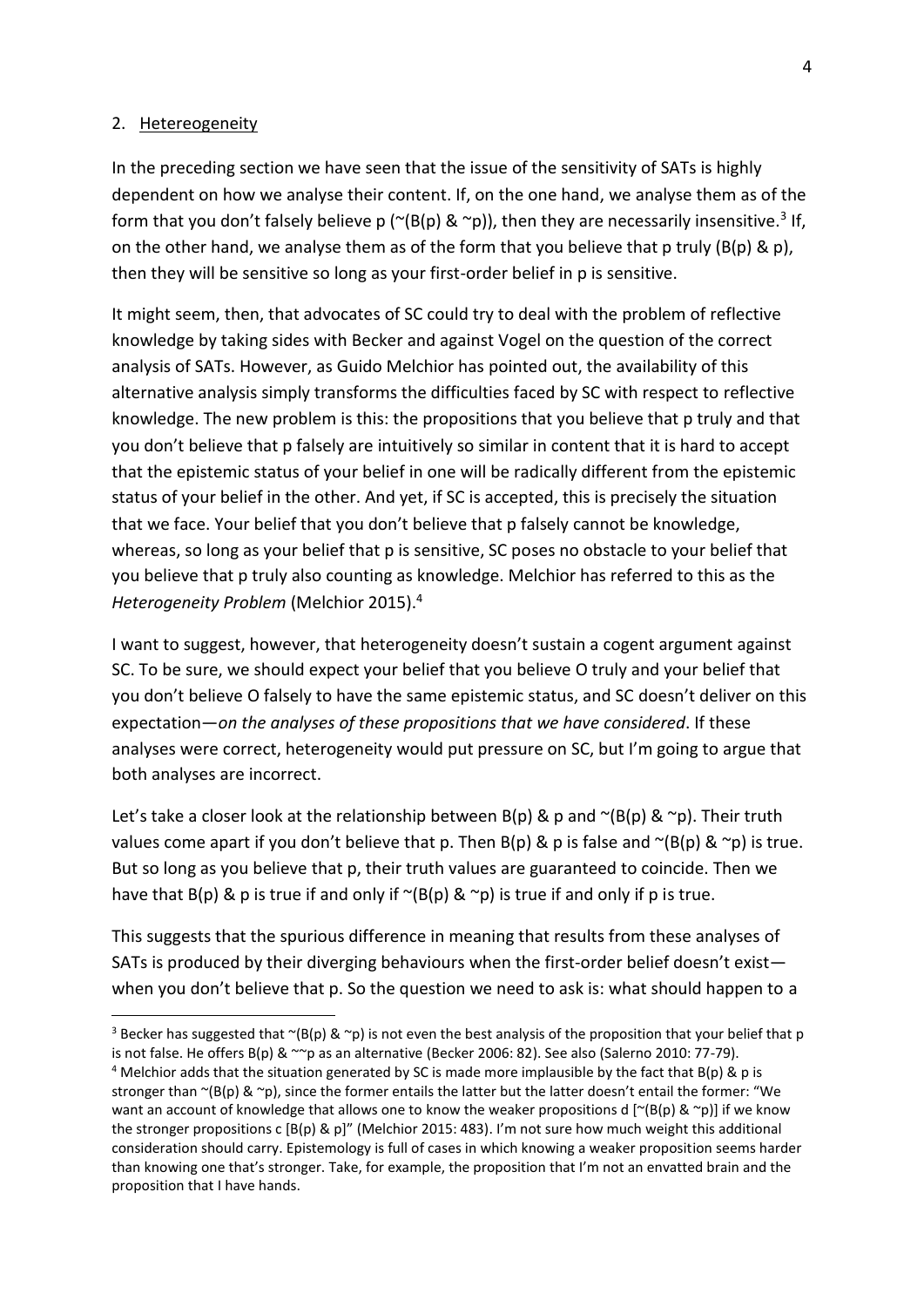SAT regarding your belief that p when the belief doesn't exist? According to Vogel's analysis, the SAT should be true; according to Becker's analysis, it should be false. I want to argue that neither is right. If the belief doesn't exist, the corresponding SAT shouldn't have a truth value. A SAT neither asserts nor denies the existence of the belief to which it ascribes truth. Rather, it *presupposes* its existence. Your belief that your belief that p is true or not false should be true if you believe that p and p is true, false if you believe that p and p is false, and lack truth value if you don't believe that p. A correct analysis of SATs should attribute to them this behaviour. Neither of the proposals under consideration satisfies this constraint, and the appearance of heterogeneity is a consequence of this failure. In order to determine the epistemic status that SC ascribes to SATs, we need to concentrate on analyses that satisfy this requirement.

#### 3. The predicative analysis

An analysis that satisfies our requirement is readily available if we follow the surface grammar of SATs. A SAT, like any other ascription of truth to a belief, appears to assert that the belief in question instantiates a property or satisfies a condition—the property or condition that the predicate "…is true" denotes. In a SAT, the object of predication—the belief to which this predicate is ascribed—is singled out as the referent of a definite description—as the object that satisfies the propositional function *x is a belief of mine with the content that p* (B<sub>p</sub>x). Hence, if  $xCx$  denotes *the (unique) x that satisfies propositional function C*, and T stands for the truth predicate, SATs should be analysed as of the form T  $1xB<sub>p</sub>x$ . Now, in order for the analysis to secure the required behaviour for SATs, the definite description should be construed along Strawsonian lines, with P 1xCx lacking a truth value if there isn't a (unique) object satisfying C [\(Strawson 1950\)](#page-17-7). On this analysis, if you don't believe that p, T  $xB_px$ , won't have a truth value, as desired. Let me refer to this as the *predicative analysis* of SATs.

Let's consider now how the predicative analysis bears on the question of the sensitivity of SATs. As we know, in order for your belief that  $T_1 \times B_0 \times$  to be sensitive, it's got to be the case that in the nearest world W in which T  $xB<sub>o</sub>x$  is false you don't believe T  $xB<sub>o</sub>x$ . Can your belief satisfy this condition? Notice, crucially, that the world we need to be looking at is not a world in which you don't believe that p. In such a world  $T$   $xB<sub>p</sub>x$  is not false—it lacks a truth value. The nearest world W in which T  $xB<sub>p</sub>x$  is false is a world in which you believe that p but p is false. Since W is the world that most resembles the actual world in which you believe that p but p is false, and you believe  $T_1 \times B_0 \times T_1$  the actual world, we have to conclude that you also believe T  $xB_px$  in W, since making p false without removing your belief that p does not require removing your belief that  $T$  1xB<sub>p</sub>x. Hence in the nearest world in which  $T$  $xB_px$  is false you believe T  $xB_px$ . Therefore your belief that T  $xB_px$  is insensitive. And in general SATs, on the predicative analysis, cannot be sensitive. It follows that, according to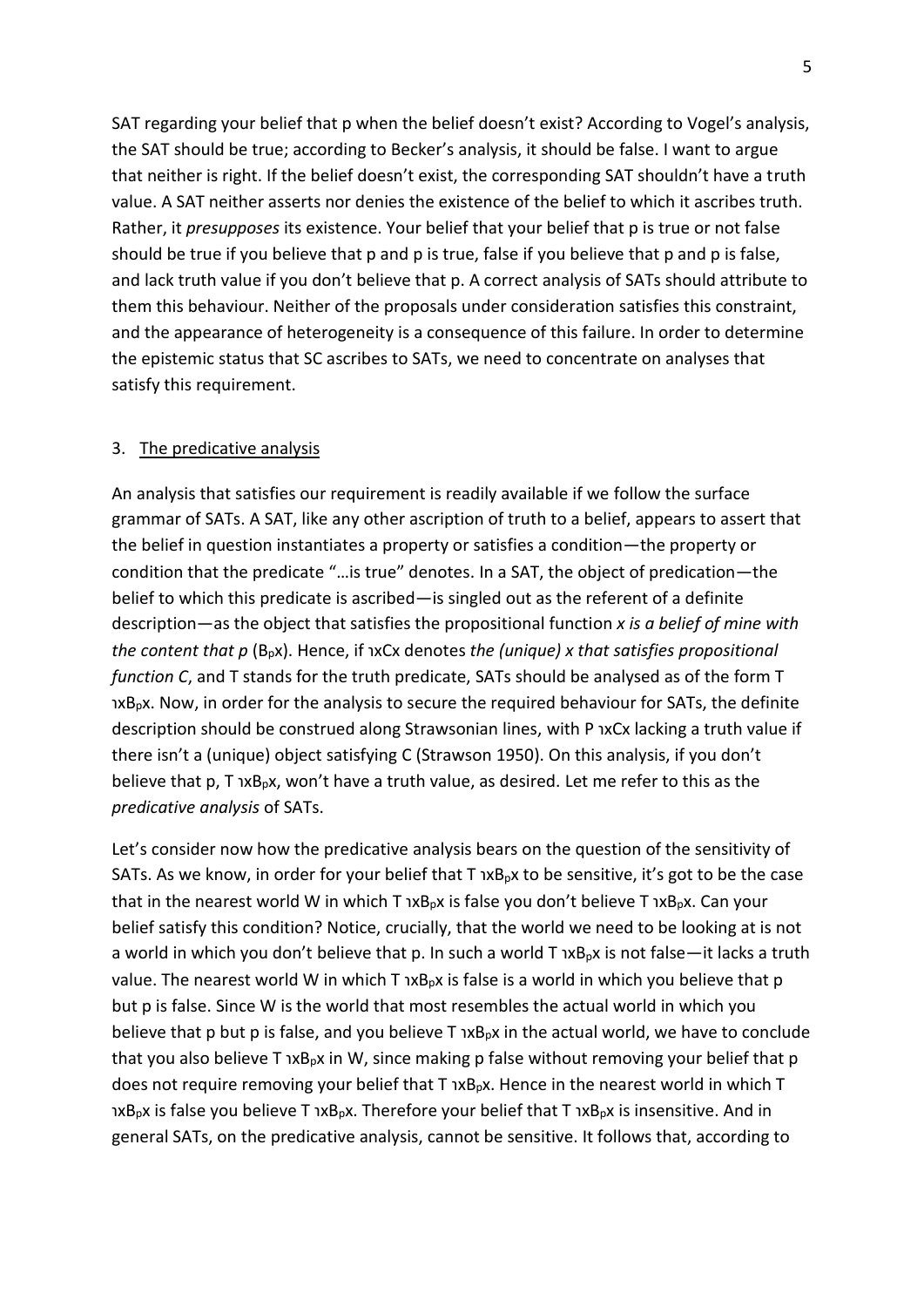SC, SATs can't have the status of knowledge: I can't know that my beliefs are true. If we adopt the predicative analysis of SATs, SC renders reflective knowledge impossible.

#### 4. Probabilistic sensitivity

The problem is not restricted to accounts of knowledge that are committed to SC. In *Scepticism and Reliable Belief*, I have defended an analysis of knowledge in which sensitivity is not a necessary condition for knowledge, but still plays a major role in the notion. I propose that non-standing beliefs (beliefs that we don't form as a result of an innate predisposition that is largely independent of input [\(Zalabardo 2012: 137\)](#page-17-8)) can achieve the status of knowledge either by tracking the truth or through the possession by the subject of adequate evidence in their support. Following Sherrilyn Roush [\(Roush 2005\)](#page-17-9), I construe truth tracking using, not subjunctive conditionals, but conditional probabilities. In this context, the degree of sensitivity of your belief that p is given by the probability of your belief that p conditional on p being false—Pr(B(p)| $\sim$ p): the sensitivity of your belief increases as this value decreases. On my analysis, a necessary condition for your belief that p to track the truth is that you are significantly more likely to have it if it is true than if it is false. More precisely, truth tracking requires that the value of the ratio Pr(B(p)|p)/Pr(B(p)|~p) (the *tracking ratio* of your belief) exceeds a certain threshold [\(Zalabardo 2012: 113-14\)](#page-17-8). The probabilistic rendition of sensitivity figures in this account of truth tracking in the denominator of the tracking ratio. For any given value for the numerator, a high value for the ratio will be secured with a sufficiently low value for the denominator—i.e. by a sufficiently low probability that you believe that p if p is false.

On my analysis of truth tracking and the predicative analysis of SATs, SATs can't track the truth. This would require that  $Pr(B(T \nvert X B<sub>p</sub>x) | T \nvert X B<sub>p</sub>x)$  is substantially higher than Pr(B(T)  $xB_px$ )|~T  $xB_px$ ). But this condition cannot be met for the same reasons that we gave to show that, on the predicative analysis, SATs cannot be sensitive. On the Strawsonian construal of definite descriptions built into the predicative analysis of SATs, the probability that you believe T  $xB_px$  if T  $xB_px$  is false is the probability that you believe T  $xB_px$  if p is false *and you believe p*. But so long as you believe p, the probability that you believe T  $xB<sub>p</sub>x$ can be expected to be unaffected by the truth value of p. Hence the tracking ratio of a SAT will always be 1. Therefore, on my construal of truth tracking, SATs, on the predicative analysis, can't track the truth.

This wouldn't be a problem if we could have adequate evidence for SATs, since I contend that it is in principle possible to have adequate evidence for a proposition p, and hence to know it, even though your belief that p doesn't track the truth [\(Zalabardo 2012: 63-66\)](#page-17-8). But I argue that this is not a viable solution to our problem, since it's not possible to have adequate evidence in support of SATs [\(Zalabardo 2012: 155-62\)](#page-17-8). It follows that, on the predicative construal of SATs, my account of knowledge makes it impossible for SATs to be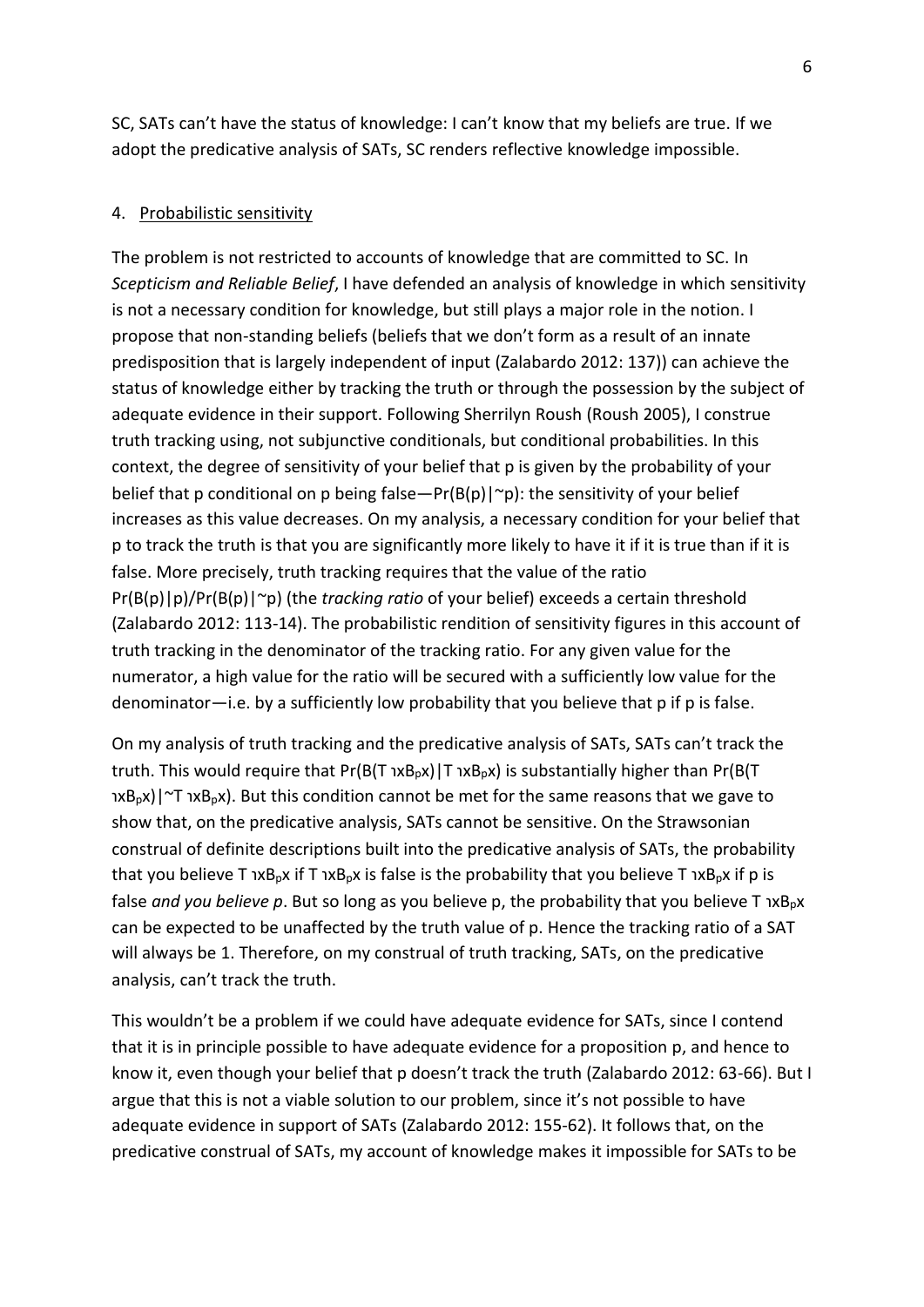knowledge. My proposal (call it *SRB*) faces a version of the problem of reflective knowledge. 5

On the assumption that the predicative analysis of SATs is correct, we have a powerful argument against SRB. However, the connection cuts both ways. To the extent that SRB is independently supported, we have at our disposal a powerful reason for abandoning the predicative analysis in favour of alternatives for which the problem doesn't arise. The argument would go like this:

- 1. If SRB is the right account of knowledge and the predicative analysis of SATs is correct, then reflective knowledge is impossible.
- 2. SRB is the right account of knowledge.
- 3. Reflective knowledge is possible.

# **Therefore**

4. The predicative analysis of SATs is incorrect.

Call this the *fightback argument*. I think that premise 1 is incontestable, and premise 3 is highly plausible. I also believe premise 2. Hence I think this is a sound argument against the predicative analysis. But for the argument to work, there needs to be a plausible alternative analysis of SATs for which SRB doesn't face the problem of reflective knowledge. If this alternative analysis couldn't be found—if there were no plausible analyses of SATs for which SRB doesn't face the problem of reflective knowledge, then it would be hard to resist the conclusion that the problem rests, not with our analysis of SATs, but with my analysis of knowledge. My goal in the remainder is to fill this gap—to identify a plausible analysis of SATs for which SRB doesn't face the problem of reflective knowledge.

## 5. Deflationism

-

The most visible alternative to the predicative analysis is deflationism. According to deflationism, a SAT has the same content as its object of predication. The content of your belief that your belief that p is true is identical to the content of your belief that p. Contrary to what the surface grammar suggests, your belief that your belief that the cat is hungry is true is not about the instantiation of a property (truth) by one of your beliefs—it is about the instantiation of a property (hunger) by the cat. It has the same *cognitive content* as your belief that the cat is hungry.

The only difference between the two beliefs is that the former, but not the latter, carries an existential commitment to your belief that the cat is hungry. Adapting Hartry Field's terminology, we can characterise the resulting relationship between the two beliefs by

<sup>&</sup>lt;sup>5</sup> Adam Leite has argued that the problem can be solved by thinking of beliefs in SATs as standing beliefs (Leite [2014: 161\)](#page-17-10). I don't think Leite's proposal is satisfactory. See [\(Zalabardo 2014: 196\)](#page-17-11).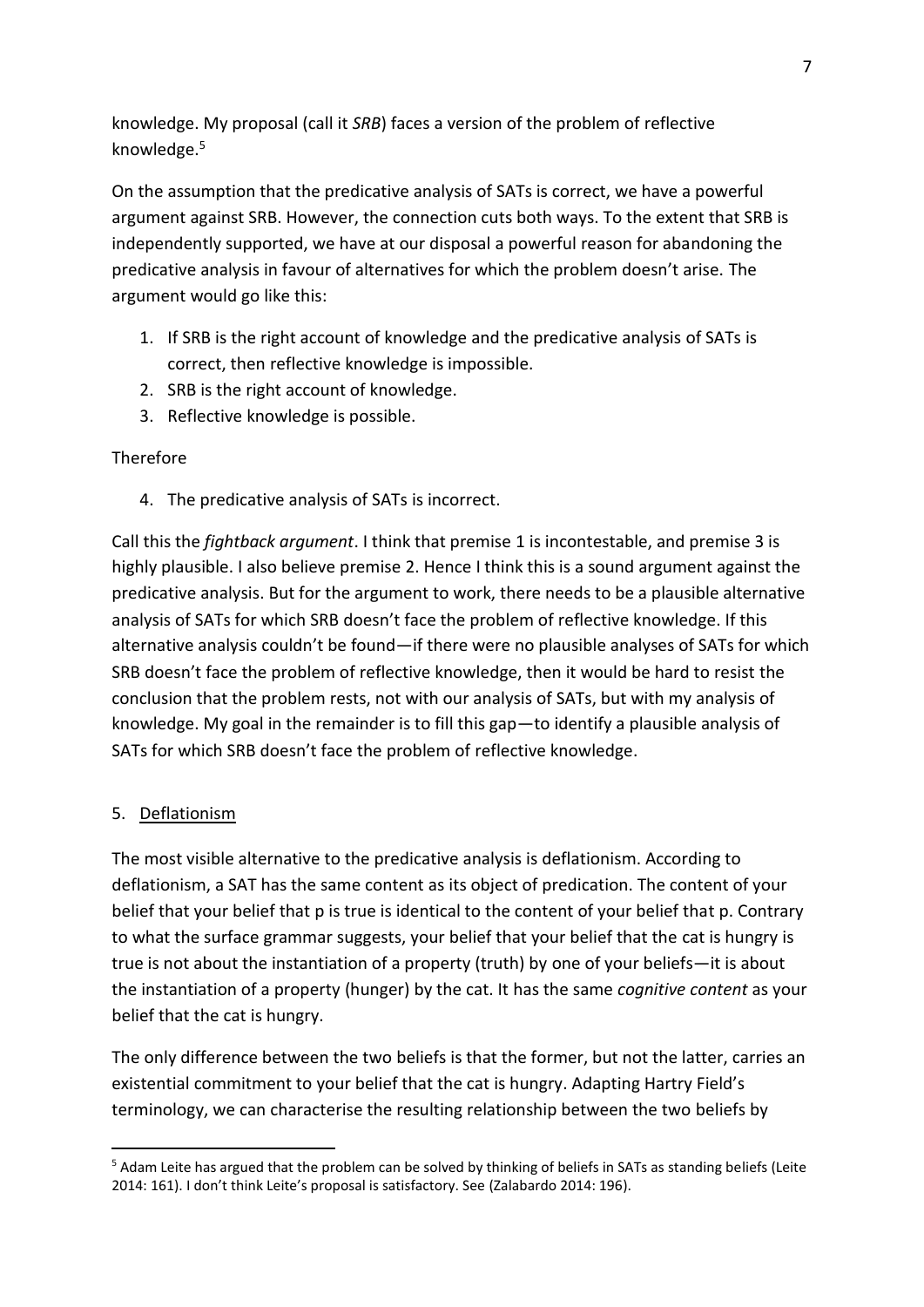saying that their cognitive equivalence is relative to the existence of your belief that the cat is hungry, where relative cognitive equivalence is to be understood as follows:

To say that A is cognitively equivalent to B relative to C means that the conjunction of A and C is cognitively equivalent to the conjunction of B and C; so that as long as C is presupposed we can treat A and B as equivalent. [\(Field 1994: 250\)](#page-17-12)

So long as it is presupposed that you believe that the cat is hungry, we can treat the two beliefs as equivalent. This gives to your belief that your belief that the cat is hungry is true the truth conditions that we expect from a SAT: true if you believe truly that the cat is hungry, false if you believe falsely that the cat is hungry, and neither true nor false if you don't believe that the cat is hungry, as in this case the existential commitment of your belief that your belief that the cat is hungry is true is not satisfied.<sup>6</sup>

On the analysis of SATs that we obtain from the deflationist account, the problem of reflective knowledge doesn't arise. The content of your belief that your belief that the cat is hungry is true is the same as the content of your belief that the cat is hungry. It follows that they both will have the same epistemic status. If you know that things are as your belief that the cat is hungry represents them as being, then you must also know that things are as your belief that your belief that the cat is hungry is true represents them as being, since the way the latter represents things as being is identical with the way the former represents things as being. We have one, not two, possible items of knowledge.

It seems then that deflationism provides what the fightback argument requires—an analysis of SATs on which SRB doesn't face the problem of reflective knowledge. This enables the advocate of SRB to blame the problem on a defective analysis of SATs, and save her account of knowledge by endorsing the deflationist alternative to the predicative analysis.

This is not a route I would like to take. Epistemological dividends notwithstanding, I believe that the deflationist account of truth faces serious obstacles. If it turned out that saving SRB from the problem of reflective knowledge required endorsing deflationism, I would be inclined to join others in concluding that the problem of reflective knowledge is a symptom of a defective epistemology. This is not the place to undertake a serious assessment of deflationism, but I want to indicate briefly in the next section the general source of my misgivings about the view.

## 6. Truth and meaning

1

My reservations arise from a consequence of deflationism first highlighted by Michael Dummett:

<sup>6</sup> See also Peter Strawson's analysis of truth ascriptions in [\(Strawson 1949\)](#page-17-13).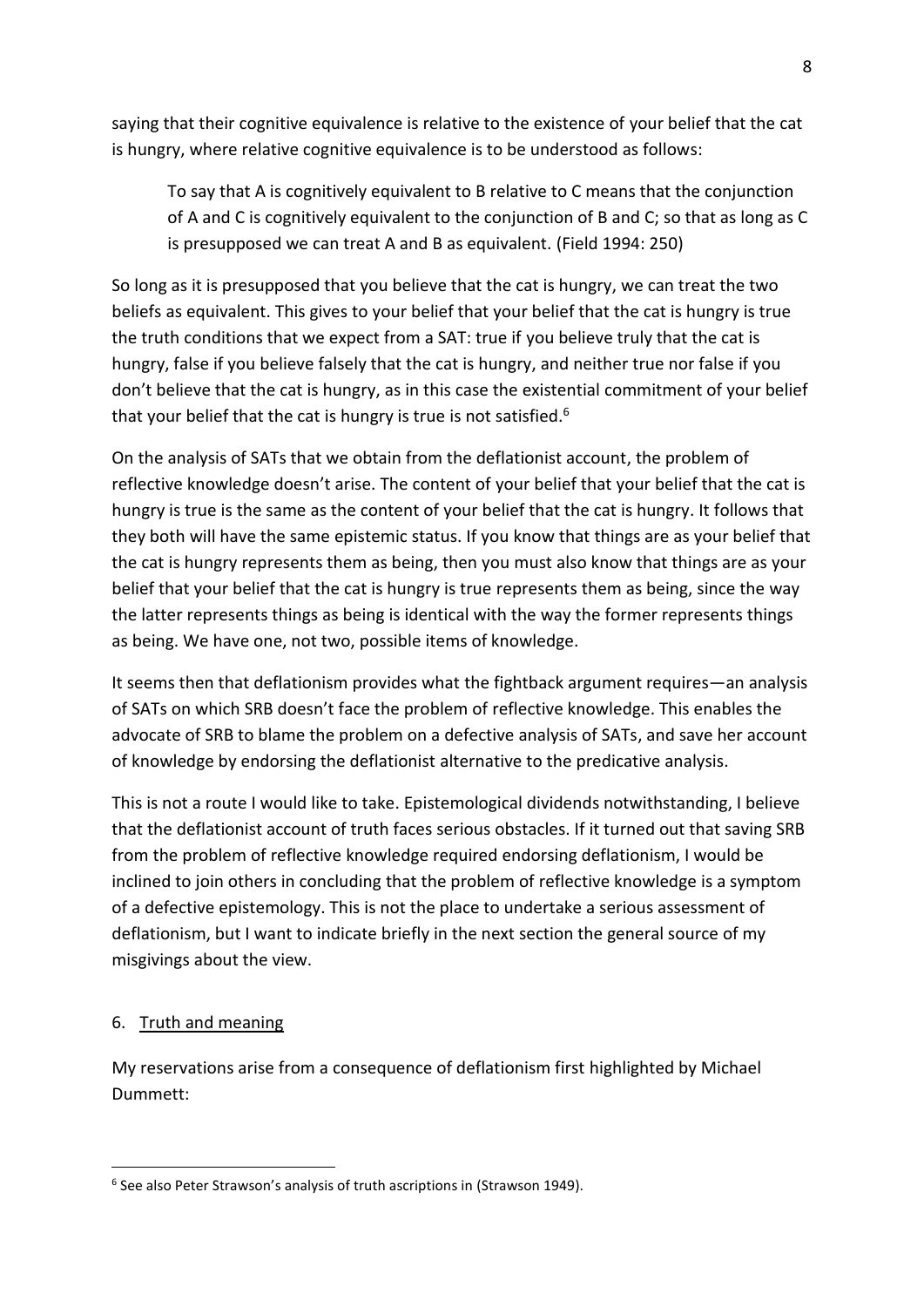It now appears that if we accept the redundancy theory of 'true' and 'false' […] we must abandon the idea which we naturally have that the notions of truth and falsity play an essential role in any account of the meaning of statements in general or of the meaning of a particular statement. [\(Dummett 1978: 7\)](#page-17-14)

The 'idea which we naturally have' is one that I find very plausible: in order to explain the power of statements or beliefs to represent things as being a certain way, we will need to invoke, as a crucial part of our explanans, the idea that statements and beliefs are made true or false by how things stand. In order to understand what it means for statements or beliefs to represent things as being a certain way, we *first* need to understand what it means to assess them according to whether the way they represent things as being agrees with the way things are—we need to understand, in other words, what it means to assess them as true or false. I am going to refer to assessment of beliefs, statements and similar items as true or false as *alethic assessment*. And I'm going to refer to the claim that our account of representation must be built on our account of alethic assessment as the *principle of alethic priority*. I am not going to defend alethic priority here. The principle will figure in my argument as a premise. $7$ 

Dummett's point is that alethic priority is incompatible with deflationism.<sup>8</sup> If our account of alethic assessment is going to contribute to our account of the representational features of statements or beliefs, then our account of alethic assessment can't invoke the representational features of these items. But this is precisely what deflationism does. Deflationism explains what it means to assess a belief as true in terms of the representational features of the belief. It explains the content of your belief that your belief that the cat is hungry is true in terms of (as identical with) the content of your belief that the cat is hungry. Hence the attempt to combine alethic priority with deflationism produces a vicious circle of explanation:

in order that someone should gain from the explanation that P is true in such-andsuch circumstances an understanding of the sense of P, he must already know what it means to say that P is true. If when he enquires into this he is told that the only explanation is that to say that P is true is the same as to assert P, it will follow that in order to understand what is meant by saying that P is true, he must already know the sense of asserting P, which was precisely what was supposed to be explained to him. [\(Dummett 1978: 7\)](#page-17-14)

The incompatibility of deflationism with alethic priority is readily accepted by the leading deflationists. Their reaction is, understandably, to reject alethic priority. Thus, according to Hartry Field,

<sup>&</sup>lt;sup>7</sup> For a recent attack on alethic priority, see [\(Rumfitt 2014\)](#page-17-15).

<sup>&</sup>lt;sup>8</sup> See [\(Collins 2002\)](#page-17-16) for an interesting discussion of this point.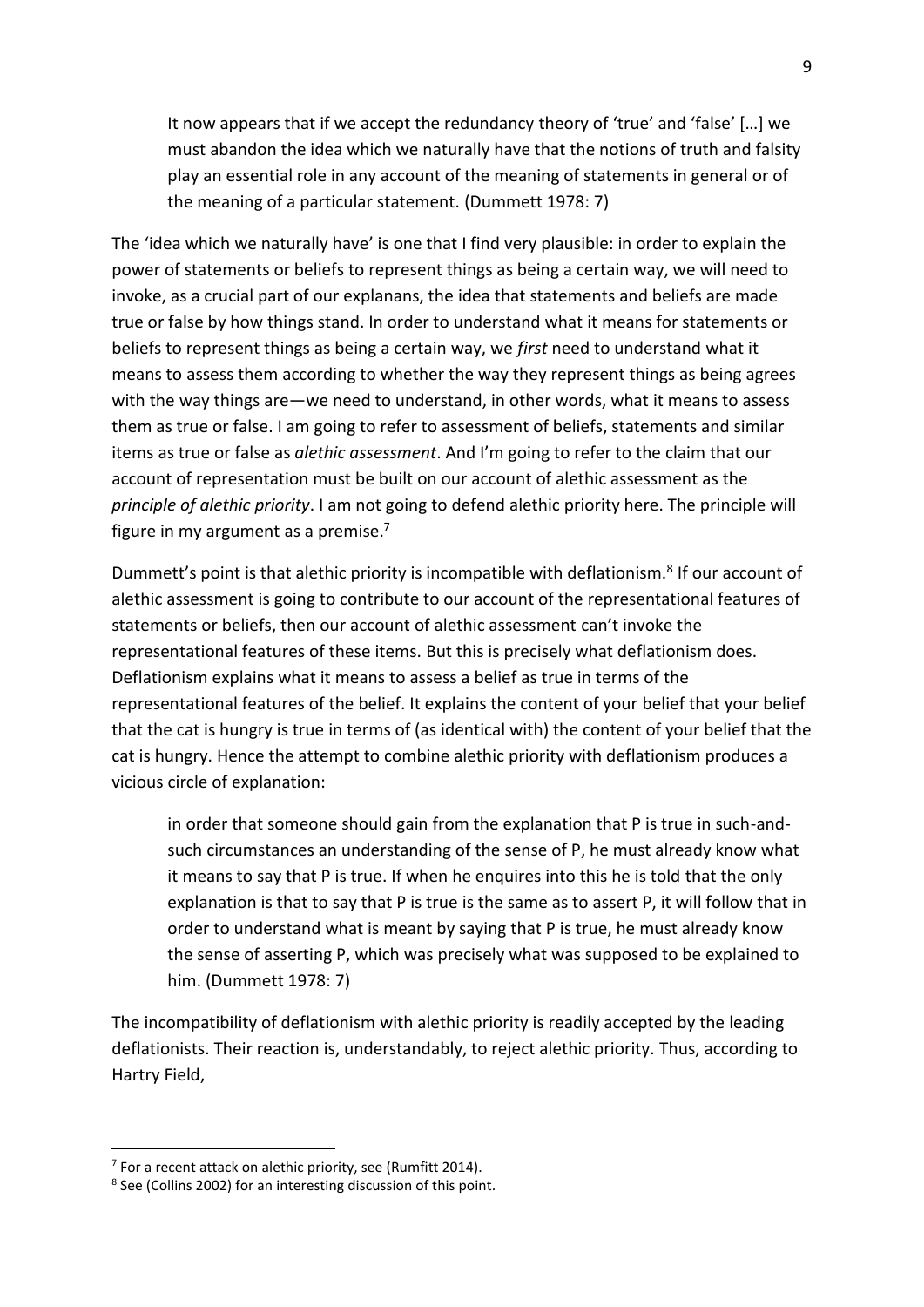[...] the main idea behind deflationism [...] requires [...] that what plays a central role in meaning and content not include truth conditions (or relations to propositions, where propositions are conceived as encapsulating truth conditions). [\(Field 1994:](#page-17-12)  [253\)](#page-17-12) 9

Field uses verificationism as an illustration of the kind of account that might be used by the deflationist to explain the content of sentences. Horwich mentions assertibility conditions in this connection [\(Horwich 1990: 73\)](#page-17-17), and, more recently, patterns of sentence acceptance that provide the causal-explanatory basis for our overall use of words [\(Horwich 2005: 49-](#page-17-18) [50\)](#page-17-18). What matters for our purposes is that all these proposals violate the principle of alethic priority, and that only accounts that violate the principle are compatible with deflationism. I want to uphold alethic priority. That's why I must reject deflationism.

Where does this leave us? We saw in Section 4 that the fightback arguments requires that we identify a plausible alternative to the predicative analysis of SATs for which SRB doesn't face the problem of reflective knowledge. We then saw in Section 5 that on the deflationist analysis of SATs the problem of reflective knowledge does not arise. But in this section we've seen that if one wants to uphold alethic priority, as I do, endorsing deflationism is not an option. This still leaves us in need of an alternative to the predicative analysis to underpin the fightback argument. What we are looking for is an analysis of SATs that frees SRB from the problem of reflective knowledge without violating alethic priority.

# 7. Explicating alethic assessment

We obtained the deflationist alternative to the predicative analysis from an account of alethic assessment—restricted to the first-person present case, i.e. of the content of beliefs in which you assess as true your own current beliefs. The deflationist explains the content of these assessments as identical with the content of the assessed beliefs. I am rejecting this approach on the grounds that it violates alethic priority. What we are after is an account of alethic assessment that abides by alethic priority but doesn't force us to adopt the predicative analysis of SATs.

A very natural strategy for explicating alethic assessment violates the second requirement. One way to explain the meaning of assessing Xs as Ys is to specify what an X has to be like in order to qualify as a Y—the condition that an X has to satisfy in order for this assessment to be correct. The strategy I have in mind applies this general template to alethic assessment: we explain what it means to assess a belief as true by specifying the condition that a belief has to satisfy in order to count as true. I'm going to refer to this strategy for explicating alethic assessment as *representationalism*. The representationalist strategy can be implemented in many different ways. One prominent option is to think of belief as a relation to sentences of a language or language-like medium of representation, and to specify the

1

<sup>&</sup>lt;sup>9</sup> See also [\(Horwich 1990: 71-74\)](#page-17-17).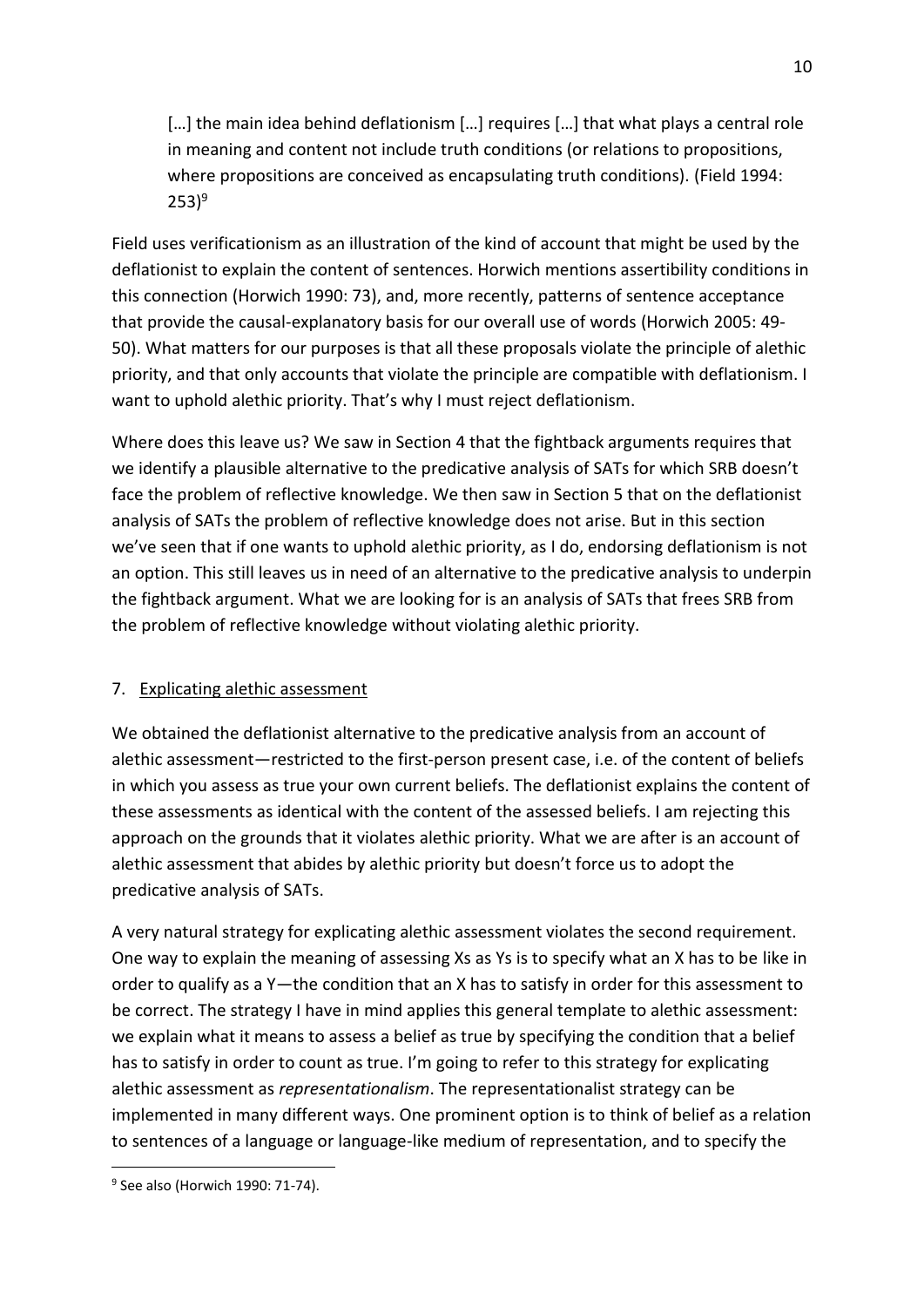condition that makes a belief true in terms of a Tarski-style theory of truth for these sentences, based on a theory of reference for their terms. But this is not by any means the only option available to the representationalist. An account of what makes a belief true in terms of, say, coherence, or end-of-enquiry consensus, would also sustain a representationalist account of alethic assessment.<sup>10</sup>

The problem with any kind of representationalism, for our purposes, is that it enjoins the predicative analysis of SATs. If we explicate alethic assessment by specifying the condition that a belief has to satisfy in order to count as true, then a SAT can only be a belief to the effect that this condition is satisfied by one of your current beliefs, as the predicative analysis dictates. If we want to find an alternative to the predicative analysis of SATs, we need to adopt a non-representationalist strategy for explicating alethic assessment.

In the remainder I'm going to explore an alternative to the representationalist strategy for which I'm going to use the label *pragmatism*. The pragmatist rejects the representationalist project of explicating alethic assessment with a specification of the condition that a belief has to satisfy in order to be assessed as true. What the pragmatist proposes instead is to render alethic assessments intelligible with a specification of the rules that govern the practice of assessing beliefs in this way. For the pragmatist, alethic assessment is assessment that follows these rules, and "true" is the label that we apply to beliefs or other items in order to express a favourable assessment according to these rules. In the next section I'm going to outline a proposal as to which rules we should take to define alethic assessment. I'm going to refer to this specific pragmatist account of alethic assessment as *empiricist pragmatism*. 11

## 8. Empiricist pragmatism<sup>12</sup>

.

I'm going to concentrate in the first instance on alethic assessment, not of beliefs, but of the episodes that we think of as conscious manifestations of belief—conscious episodes in which we take ourselves to represent things as being a certain way.<sup>13</sup> I'm going to refer to these episodes as *judgments*, although the term sometimes carries a connotation of

<sup>&</sup>lt;sup>10</sup> It's an interesting question whether a deflationist account of truth could also give rise to a version of representationalism. I think the question has to be answered in the negative if deflationism satisfies the condition that Field imposes on the view if it is to be at all interesting: "it must claim not merely that what plays a central role in meaning and content not include truth conditions *under that description*, but that it not include *anything that could possibly constitute a reduction of* truth conditions to other more physicalistic terms" [\(Field 1994: 253\)](#page-17-12). However, it seems to me that Paul Horwich's account of meaning doesn't satisfy this condition, and can give rise to a representationalist explication of alethic assessment. See [\(Horwich 2005\)](#page-17-18), especially Chapter 2.

 $11$  The label is meant to mark the contrast with Robert Brandom's rationalist pragmatism [\(Brandom 2000: 11\)](#page-17-19). For the contrast see [\(Zalabardo 2016\)](#page-17-20), Section 5.

<sup>&</sup>lt;sup>12</sup> This section overlaps with [\(Zalabardo 2016\)](#page-17-20).

<sup>&</sup>lt;sup>13</sup> Brandom's rationalist pragmatism focuses in the first instance on assertion, as the linguistic correlate of judgment [\(Brandom 1994: 153\)](#page-17-21). Brandom's reasons for taking this line do not apply to my proposal.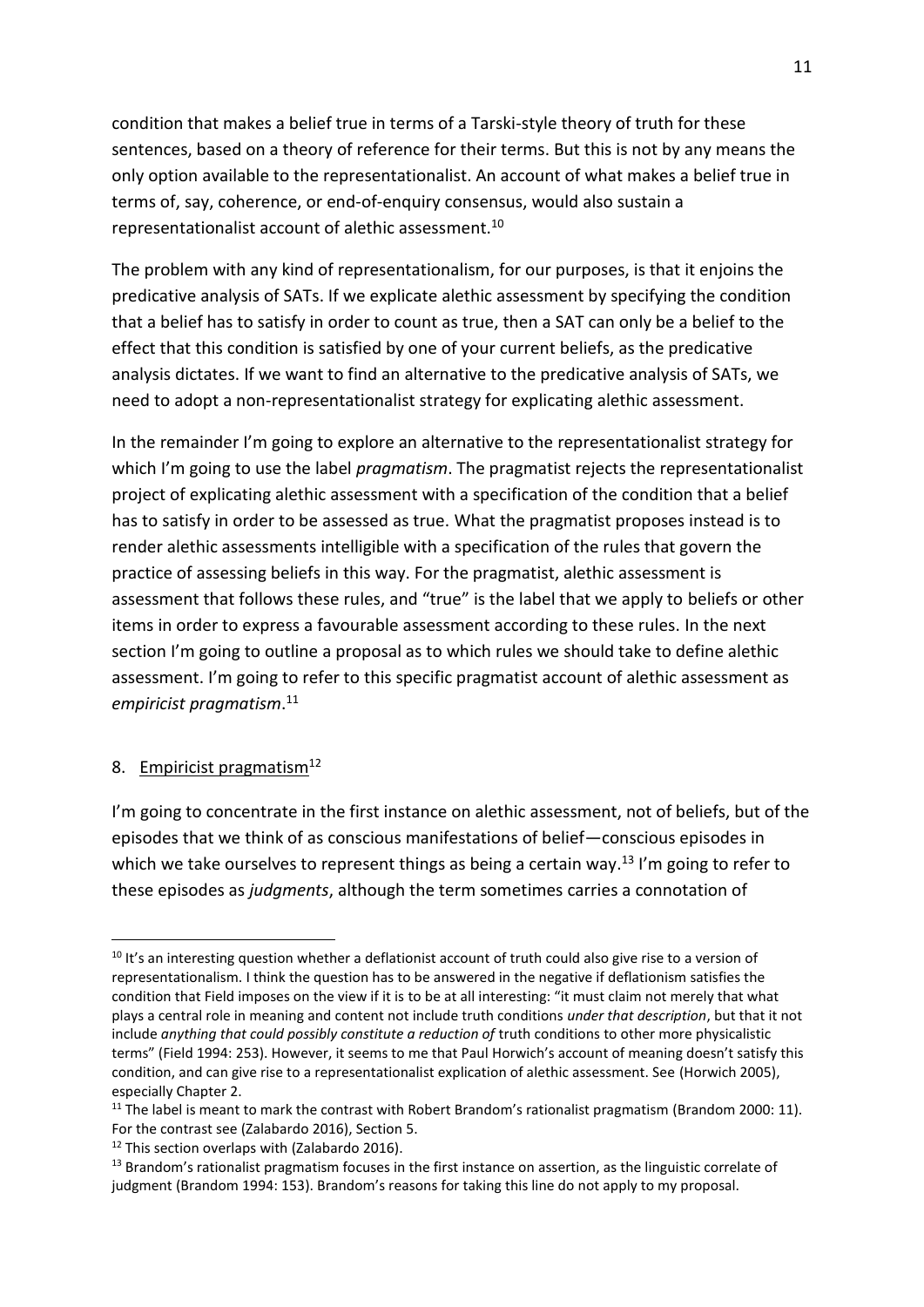voluntariness or spontaneity that will be absent from my account. My characterisation of the rules that govern alethic assessment of judgments will rest on some substantial assumptions about the nature of judgments. But since we want the resulting account to abide by the principle of alethic priority, our assumptions regarding the phenomenon cannot include semantic features—the fact that they represent things as being a certain way.

I want to take as my starting point David Hume's characterisation of the episodes that I'm calling judgments, but he identifies with beliefs, in the Appendix to the *Treatise*. He writes:

belief consists merely in a certain feeling or sentiment; in something, that depends not on the will, but must arise from certain determinate causes and principles, of which we are not masters. When we are convinc'd of any matter of fact, we do nothing but conceive it, along with a certain feeling, different from what attends the mere *reveries* of the imagination. [\(Hume 1978: 624\)](#page-17-22)

Belief, according to Hume, then, is a conscious involuntary reaction. What it is a reaction to is not, in the first instance, the possible state of affairs that the belief represents as obtaining, but the idea that serves as its representative in the mind:

an opinion or belief is nothing but an idea, that is different from a fiction […] in the *manner* of its being conceiv'd. [\(Hume 1978: 628\)](#page-17-22)

An idea assented to *feels* different from a fictitious idea, that the fancy alone presents to us. [\(Hume 1978: 629\)](#page-17-22) 14

I want to focus on the phenomenon that Hume highlights, not as an account of belief, but as the basis for a characterisation of the kind of conscious episodes that I'm calling *judgments*. Judgments will have the basic character that Hume ascribes to beliefs—they are conscious episodes in which a mental item produces an involuntary reaction.

I am going to use the term *conviction* for the conscious, involuntary, re-identifiable reaction (Hume's feeling or sentiment) that figures in judgments. I'm going to complicate Hume's picture slightly by contemplating *negative conviction*, as the feeling associated with things not being as represented in consciousness, as well as *positive conviction*. I will refer to judgments as either positive or negative, depending on the sign of the conviction that figures in them. I want to emphasize that I'm thinking of conviction as a *feeling*. Conviction doesn't ascribe a property or concept to a possible state of affairs or to its mental representative, $15$  nor is it the undertaking of a commitment of any kind. It is simply an

 $14$  I am not adopting Hume's account of the difference between these episodes and those in which a possible state of affairs is merely imagined, in terms of "a superior *force*, or *vivacity*, or *solidity*, or *firmness*, or *steadiness*" [\(Hume 1978: 629\)](#page-17-22).

<sup>15</sup> Hume considers and rejects this option, as the view that "belief is some new idea, such as that of *reality* or *existence*, which we join to the simple conception of an object" [\(Hume 1978: 623\)](#page-17-22).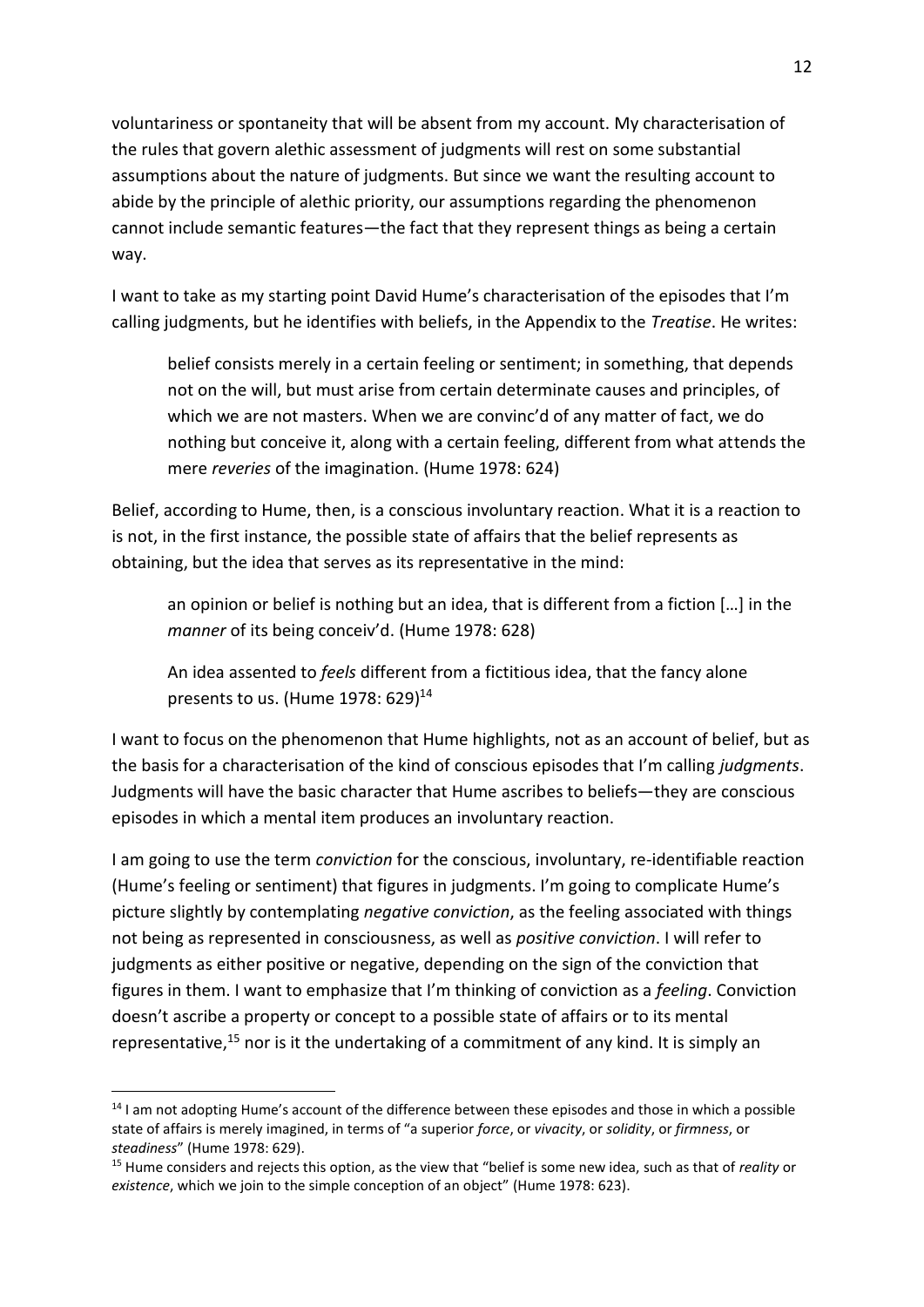involuntary feeling that some conscious items provoke.<sup>16</sup> Conceiving of conviction along these lines doesn't require assuming that it has a particularly rich phenomenology. There doesn't have to be a collection of phenomenological features that are present precisely in those conscious episodes that involve conviction. All that's required is that the subject has the ability to re-identify this feeling. Its type-identity conditions can then be defined in terms of the subject's verdicts.

To the conscious items that judgments are reactions to, I am going to refer as *conscious sentences*. They will be the representatives in the stream of consciousness of the possible states of affairs that we take judgments to represent as obtaining, leaving out of the picture for now the possible semantic properties of these mental entities. Like the sentences of a natural or formal language, they exhibit syntactic, combinatorial structure, being produced by the combination of constituents (*conscious terms*) according to specific patterns. Like Hume's ideas, conscious sentences will figure in conscious episodes other than judgments, including the conscious, episodic correlates of desire (the kind of conscious episode that occurs, for example, when you obey the order to close your eyes and make a wish) or episodes in which we merely consider in consciousness a way for things to be, without taking any attitude towards it.<sup>17</sup>

Conscious sentences may appear spontaneously in the stream of consciousness, or they might be produced voluntarily. When a conscious sentence figures in the stream of consciousness, we may feel towards it positive conviction, negative conviction, or neither.<sup>18</sup> Which of these obtains in each case is not under the control of the will, but, as Hume indicates, it's not a random matter either—conviction arises "from certain determinate causes and principles". To judge, on my pre-semantic construal, is simply to feel conviction towards a conscious sentence.

I have characterised conscious sentences as certain re-identifiable items that can be brought to consciousness voluntarily or appear there spontaneously, and conviction as a specific involuntary reaction that we may or may not feel towards a conscious sentence that we are entertaining. Judgments are the episodes in which this reaction is produced. We think of conscious sentences and judgments as representing things as being a certain way, but our characterisation of these phenomena doesn't presuppose that they have this power. Hence

<sup>&</sup>lt;sup>16</sup> See in this connection Horgan and Timmons' discussion of the phenomenological dimension of what they call *occurrent beliefs* in [\(Horgan and Timmons 2006\)](#page-17-23). See also Jonathan Cohen notion of *credal feelings* [\(Cohen](#page-17-24)  [1992\)](#page-17-24).

<sup>&</sup>lt;sup>17</sup> Notice that what I am calling conscious sentences are importantly different from the sentences of the language of thought postulated by the representational theory of mind. Conscious sentences, unlike sentences of the language of thought, are essentially conscious, enjoying no ontological status beyond the conscious episodes in which they figure.

<sup>&</sup>lt;sup>18</sup> Conviction comes in degrees, and the phenomenon might be more accurately represented as a continuum between 1 and 0, with .5 as the complete absence of positive or negative conviction. However, I'm going to proceed, for the sake of simplicity, as if there were sharp boundaries between the presence of each type of conviction and their absence.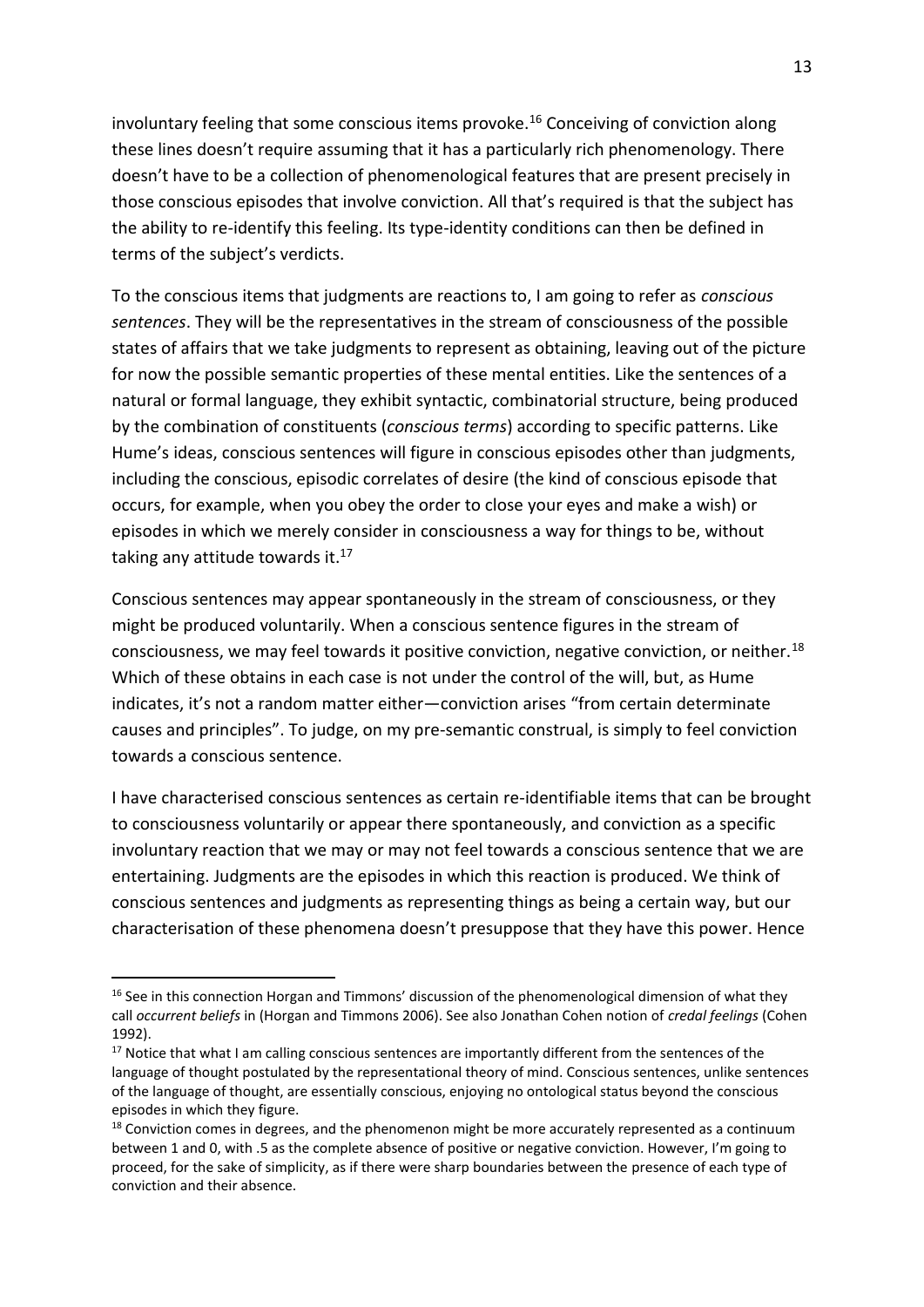by invoking this characterisation of judgments in our account of alethic assessment we won't be violating alethic priority.

A pragmatist account of alethic assessment of conscious sentences and the judgments in which they figure will proceed by specifying a collection of rules such that an assessment practice will count as alethic just in case it is governed by these rules. According to empiricist pragmatism, the practice of alethic assessment is governed by three rules: the Basic Rule, the Ascent Rule and the Interpretation Rule.

According to the Basic Rule, alethic assessment is necessarily driven by conviction. To assess conscious sentences in any other way is not to assess them as true or false:

*Basic Rule*: Assess a conscious sentence as true if and only if it produces positive conviction; assess a conscious sentence as false if and only if it produces negative conviction.

Notice the parallel with some expressivist accounts of specific regions of discourse. According to a version of expressivism concerning moral discourse, to assess an action as morally right or wrong is to assess it according to your moral sentiments—to assess it as morally right when it produces moral approval in you and as morally wrong when it produces moral disapproval.<sup>19</sup>

Clearly the basic rule by itself doesn't provide a sufficient characterisation of alethic assessment. One major limitation is that it is compatible with a highly implausible subjectivism, as it makes no provision for treating as incorrect a judgment that follows the subject's convictions. We can see this in the first instance with respect to one's past judgments. A subject can presumably entertain a conscious sentence on two different occasions, and it is perfectly possible that it produces conviction on one occasion but not on the other, or that it produces positive conviction on one occasion and negative conviction on the other. This might happen as a result of changes either in the subject's state of information or in the processes that determine the production of conviction in her.

The Basic Rule gives no grounds for treating judgments of opposite signs concerning a single conscious sentence as incompatible with one another, or one's previous judgments as false. The Basic Rule by itself would confer on alethic assessment the behaviour of forms of assessment for which a subjectivist construal is perfectly adequate. Consider, for example, the plausible view that to assess an ice-cream flavour as delicious or revolting is to assess it according to your culinary taste—as delicious if it gives you gustatory pleasure and as revolting if it gives you gustatory displeasure. Tastes change and you might find that if you follow this rule you end up assessing pistachio ice-cream as revolting on one occasion and as

 $19$  The claim that I'm focusing on is that assessment of actions has to be conducted in this way in order to count as moral assessment, not the claim that the role of moral discourse is to express moral sentiments or a claim to the effect that a moral assessment is correct just in case it accords with the moral sentiments of the assessor.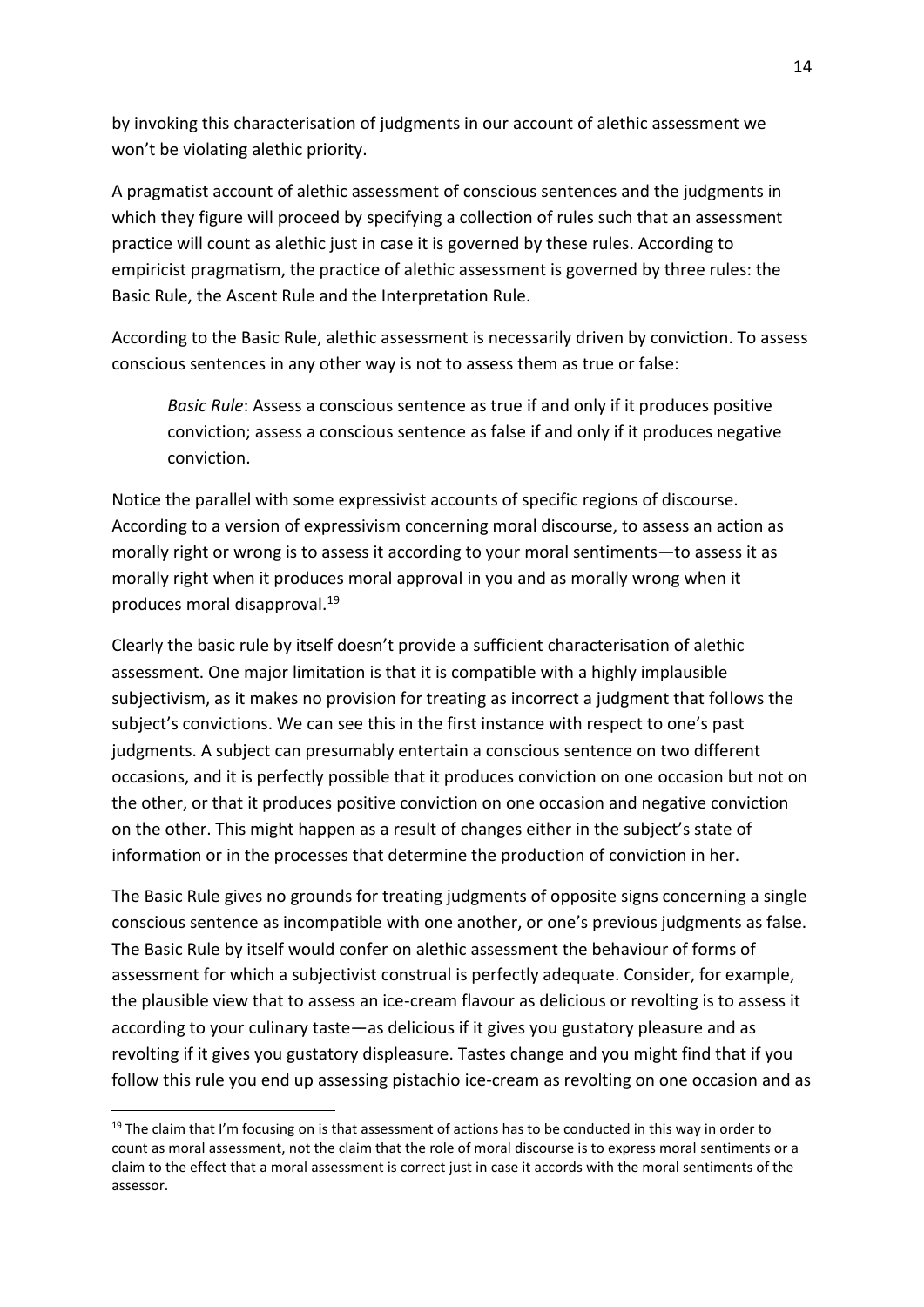delicious a few years later. There is no obvious sense in which these assessments are in conflict with one another. If the Basic Rule were the only rule governing alethic assessment, we'd have to treat in the same way the situation in which a subject goes from assessing a conscious sentence as true to assessing it as false.

In order to address this issue, we need to introduce a rule that enables us to go from assessments of conscious sentences to assessments of judgments:

*Ascent Rule*: Assess a positive judgment of a conscious sentence as true and a negative judgment of the sentence as false if and only if you assess the conscious sentence as true; assess a positive judgment of a conscious sentence as false and a negative judgment of the sentence as true if and only if you assess the conscious sentence as false.<sup>20</sup>

In order to abide by this rule, a subject who now feels negative conviction towards a conscious sentence but remembers feeling positive conviction towards the same sentence in the past will also have to assess as false her past judgment. The same would go for a subject who now feels positive conviction towards a conscious sentence but remembers feeling negative conviction towards it.

Notice that this feature of alethic assessment resembles a parallel feature of moral assessment. When we assess an action as morally right, we also assess as morally right moral approval of the action and we assess as morally wrong moral disapproval of it. Likewise, when we assess an action as morally wrong, we also assess as morally right moral disapproval of the action and we assess as morally wrong moral approval of it.

The practice described by the Basic Rule and the Ascent Rule still has a very important limitation—it imposes no restrictions on how I should assess the judgments of others. The limitation wouldn't exist if we could make sense of the idea that one of your conscious sentences is identical to one of mine, but it is hard to see how this could be achieved. For a single subject, we can think of the identity conditions of conscious sentences as given by the subject's inclinations—two conscious episodes involve the same conscious sentence just in case it seems to the subject that they do. For inter-personal identity there is no obvious correlate for this approach.

A plausible account of the rules that govern alethic assessment would have to impose conditions on our assessment of the judgments of others. It is an essential feature of the practice that we can assess as true or false the judgments of others, and there are some conditions that these third-person assessments have to satisfy in order to count as alethic. The basic intuitive idea of the rule we need is very simple: in order for your assessment to count as alethic assessment, you need to assess as true those judgments of others that

<sup>&</sup>lt;sup>20</sup> This formulation of the rule presupposes that the sentences in question have no indexical features. Dealing with indexicality would require a more sophisticated approach. The same goes for the next rule.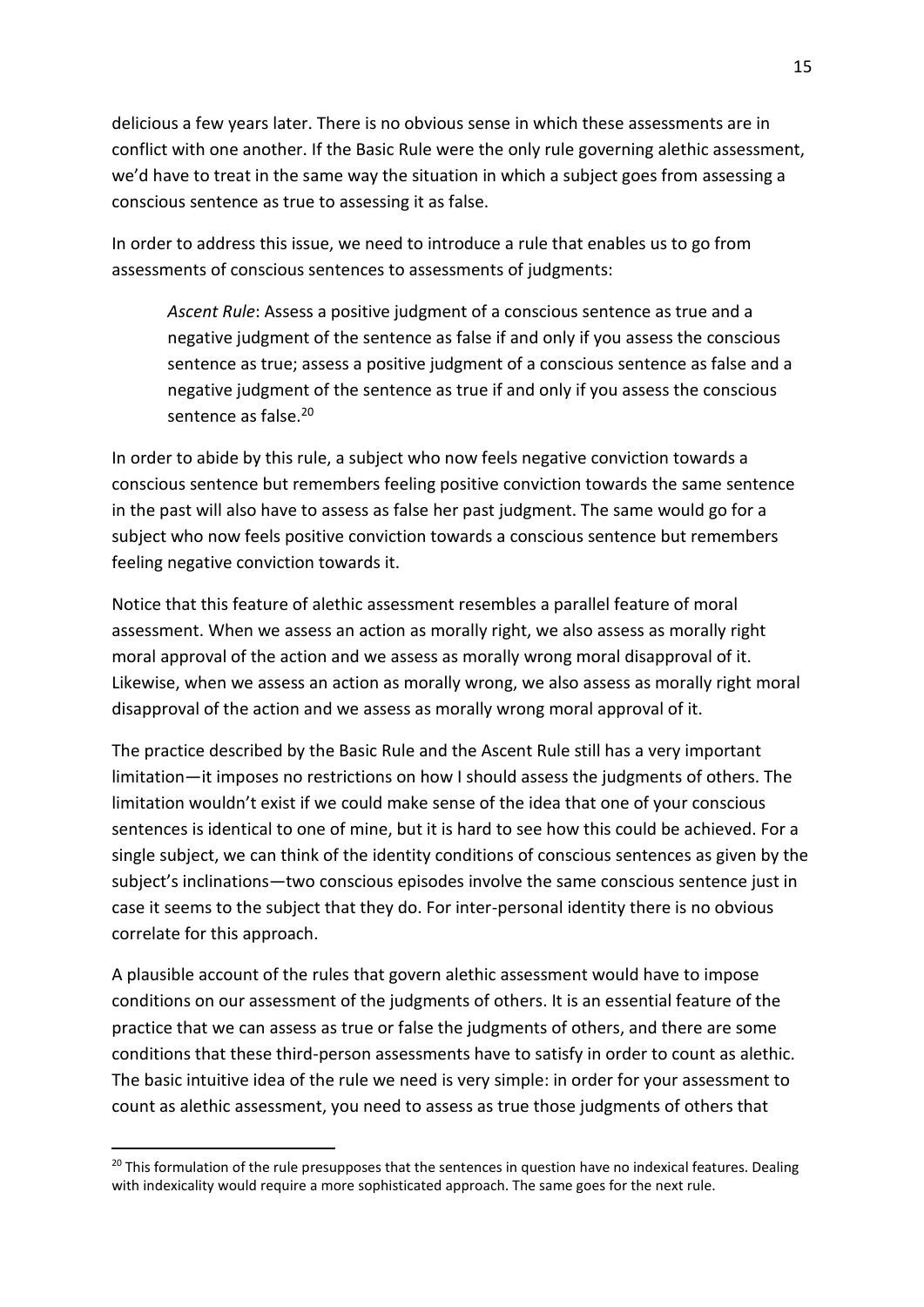agree with yours, and you need to assess as false those judgments of others that disagree with yours.

Unfortunately, however, the rule cannot be formulated in these simple terms, as invoking at this point the idea of someone else's judgment agreeing or disagreeing with one of yours would render the account incompatible with the principle of alethic priority. In order for your judgment to agree or disagree with mine, the way things are represented as being by the conscious sentence that produces your conviction has to coincide with the way things are represented as being by the conscious sentence that produces mine. Availing ourselves of this notion would amount to invoking semantic features of judgments in our account of alethic assessment.

The way forward for the pragmatist at this point is to invoke the phenomenon of interpretation.<sup>21</sup> We have introduced conscious sentences as the representatives in the stream of consciousness of possible states of affairs and the immediate objects of conviction. But conscious sentences play an important additional role: we use them to index or tag the representational states of others, including their judgments and the beliefs they manifest, in the procedure that we refer to as *interpretation*. <sup>22</sup> We can think of these indexings as conscious sentences that embed other conscious sentences, postulating a relation between our interpretee's judgment and the embedded conscious sentence. These interpretative conscious sentences, like our other conscious sentences, may or may not produce conviction, positive or negative, when they are brought to consciousness.

The judgments that we interpret as agreeing with ours are those that we index with conscious sentences towards which we feel conviction of the same sign (positive or negative); the ones that we interpret as disagreeing with ours are those that we index with conscious sentences towards which we feel conviction of the opposite sign.<sup>23</sup> This feature of the practice is represented in our final rule:

*Interpretation Rule*: Assess someone else's positive judgment as true and someone else's negative judgment as false if and only if you have indexed it with a conscious sentence that produces positive conviction in you. Assess someone else's positive judgment as false and someone else's negative judgment as true if and only if you

1

 $21$  I think there are important similarities between the role that interpretation plays in this construal of alethic assessment and the role that it plays, according to Donald Davidson, in the concept of truth [\(Davidson 1990:](#page-17-25)  [295-96\)](#page-17-25). John Collins offers an insightful summary of Davidson's line of reasoning on this point [\(Collins 2002:](#page-17-16)  [520\)](#page-17-16). For a defence of the pragmatist character of Davidson's position, see [\(Rorty 1986\)](#page-17-26).

<sup>&</sup>lt;sup>22</sup> For the picture of interpretation as an indexing exercise, see [\(Churchland 1979: 100-07\)](#page-17-27). In Churchland's version of the approach, the items that serve as indices are propositions, but he sees his viability as independent of any special view concerning the nature of propositions. He thinks the approach would work even if we thought of propositions as sentences.

<sup>&</sup>lt;sup>23</sup> Huw Price has highlighted the need for a rule along these lines in the characterisation of our conversational practice [\(Price 2011: 164\)](#page-17-28).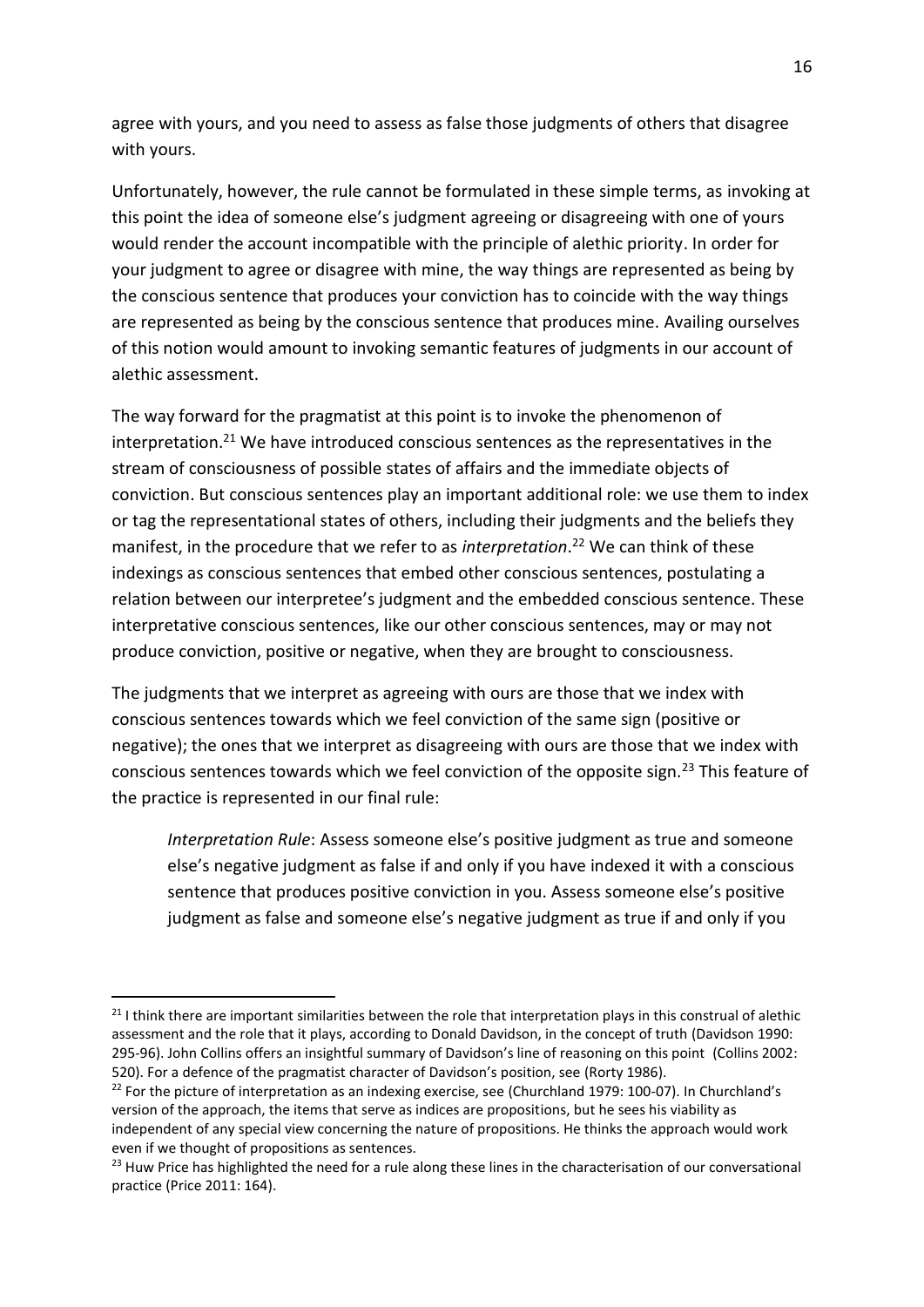have indexed it with a conscious sentence that produces negative conviction in you.<sup>24</sup>

## 9. Empiricist pragmatism and the fightback argument

Empiricist pragmatism proposes to take the Basic Rule, the Ascent Rule and the Interpretation Rule as defining the practice of alethic assessment. To assess judgments as true or false is, the pragmatist claims, to assess them according to these rules.<sup>25</sup> The approach satisfies our criteria. Notice, first, that it sustains an analysis of SATs that doesn't pose the problem of reflective knowledge. Alethic assessment of your own current judgments necessarily follows the convictions that figure in these judgments—positive judgments can only be assessed as true; negative judgments can only be assessed as false. Assessments that depart from this pattern simply don't qualify as alethic. It follows that if we think of alethic assessments as judgments, then your alethic assessment of one of your current judgments (i.e. a SAT) will have to be treated as having the same content as the target judgment—the way the assessment represents things as being will have to coincide with the way the target judgment represents things as being. Hence, if you know that things stand as the target judgment represents them, there is no further question of whether you know that they stand as your alethic assessment—your SAT—represents them. The problem of reflective knowledge doesn't arise. But, second, this is achieved without violating alethic priority, since the pragmatist explication of alethic assessment doesn't invoke semantic features of judgments. Truth, as construed by empiricist pragmatism, can then figure in our account of the content of judgments without circularity.

We've seen that the advocate of SRB could try to defuse the threat of the problem of reflective knowledge with the fightback argument, arguing that the problem arises from an inadequate analysis of SATs. But pursuing this strategy requires identifying an alternative to the predicative analysis of SATs for which the problem doesn't arise. Deflationism can play this role so long as we are prepared to forsake alethic priority. Empiricist pragmatism serves the same purpose without paying this price. For the advocate of SRB (or SC) and alethic priority, the problem of reflective knowledge provides support for empiricist pragmatism.

1

<sup>&</sup>lt;sup>24</sup> This formulation of the rule would still be at odds with alethic priority if interpretation were defined in terms of the goal of matching the judgments of others with conscious sentences of yours that are synonymous with the conscious sentences that serve as the objects of those judgments. The proposal needs to employ a construal of interpretation on which its goal is not defined in semantic terms. See [\(Zalabardo 2016\)](#page-17-20) for further discussion.

 $25$  See [\(Zalabardo 2016\)](#page-17-20) for some ways in which the proposal will need to be fine-tuned.